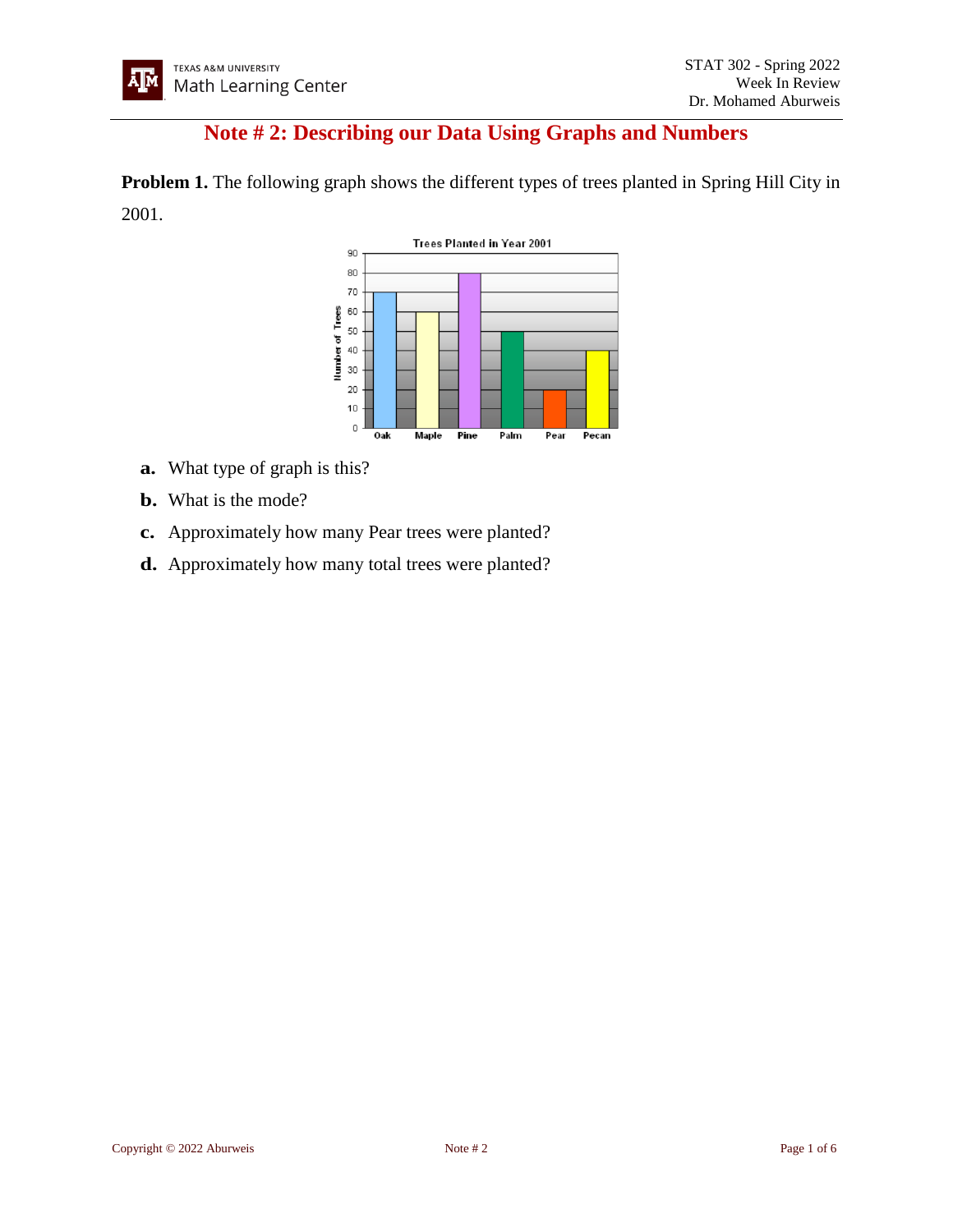

**Problem 2.** The figure below is a histogram of the number of minority students (black, Hispanic, Native American) who earned doctorate degrees in engineering from each of 152 universities in the years 2000 through 2002.



- **a.** About how many universities had between 0 and 10 engineering doctorates earned by minorities?
- **b.** How would you describe the shape of this histogram?
- **c.** Based only on this histogram, does it appear as if there are any possible outliers?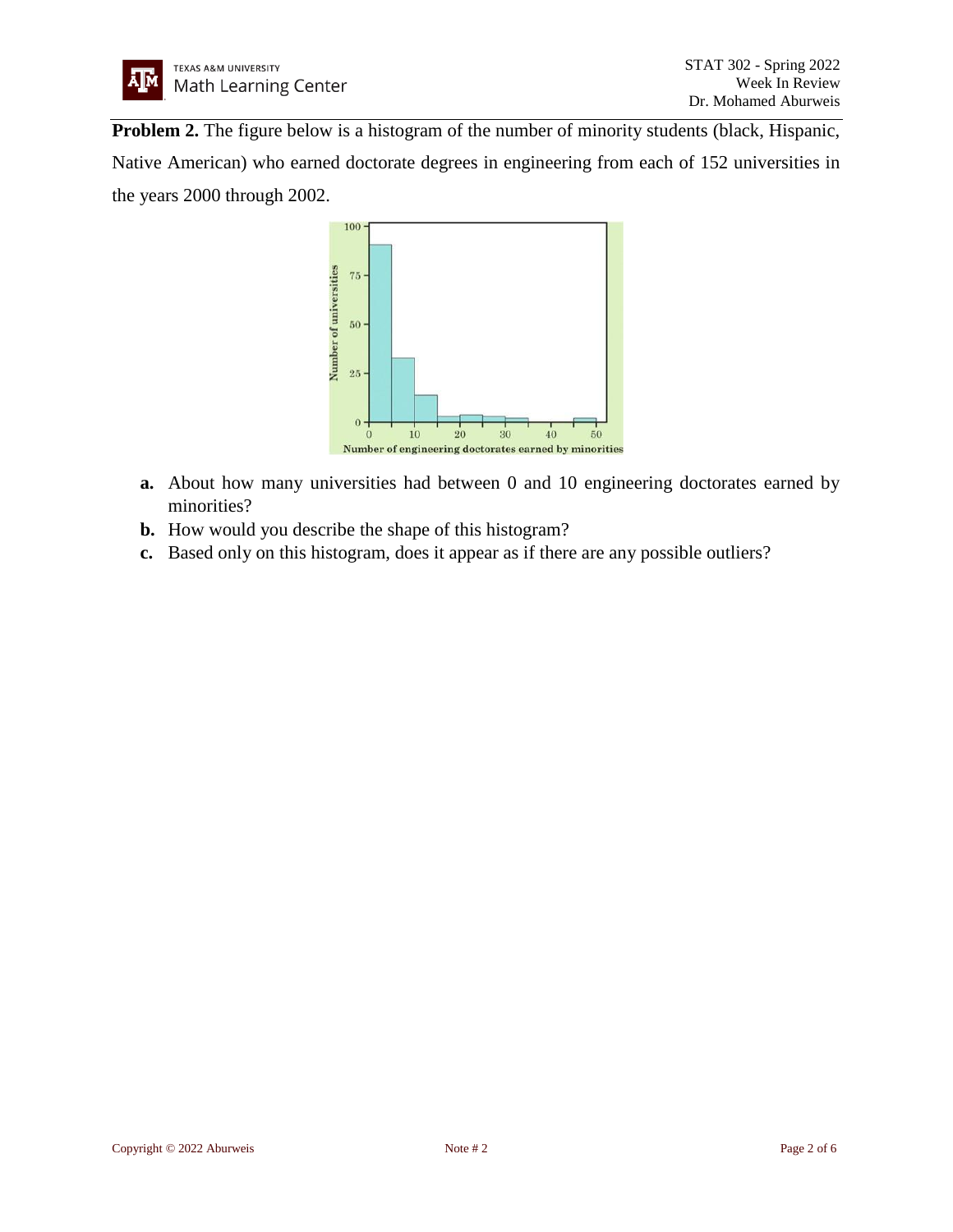

**Problem 3.** Kyla has a coin collection that she started with her grandfather. She specifically collects quarters. Most of her quarters are fairly new (made between 2000 and 2017) but she has quite a few quarters from between 1950 and 2000. She even has a few quarters made as early as 1927. If you were to describe the distribution of the years in which Kyla's quarters were made, would you expect this distribution to be left-skewed, right-skewed, or symmetric?

**Problem 4.** The following diagram shows for different density curves, each with 2-3 points marked. For each curve, identify which points represent the mean and the median (some points may not be used).

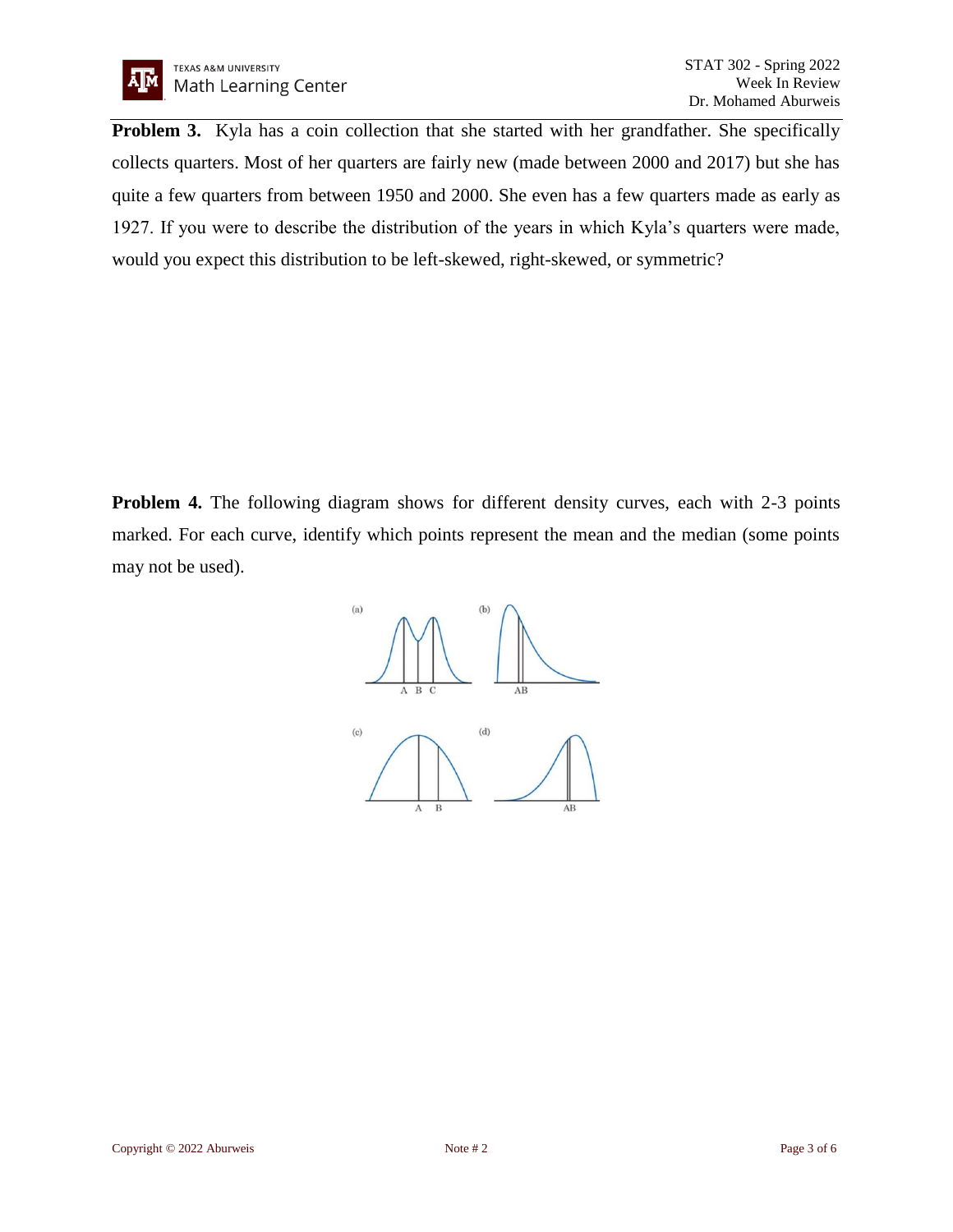

**Problem 5.** Lauren's professor gives 15 point quizzes most weeks, for a total of 12 quizzes over the course of the semester. Lauren's scores are: 15, 11, 12, 13, 9, 14, 14, 12, 10, 9, 15, and 2. Are any of her scores potentially outliers?

**Problem 6.** Anna Grace is 2 years old and is 33 inches tall. Her doctor tells her parents that Anna Grace is in the 24.1st percentile for height. What does this mean?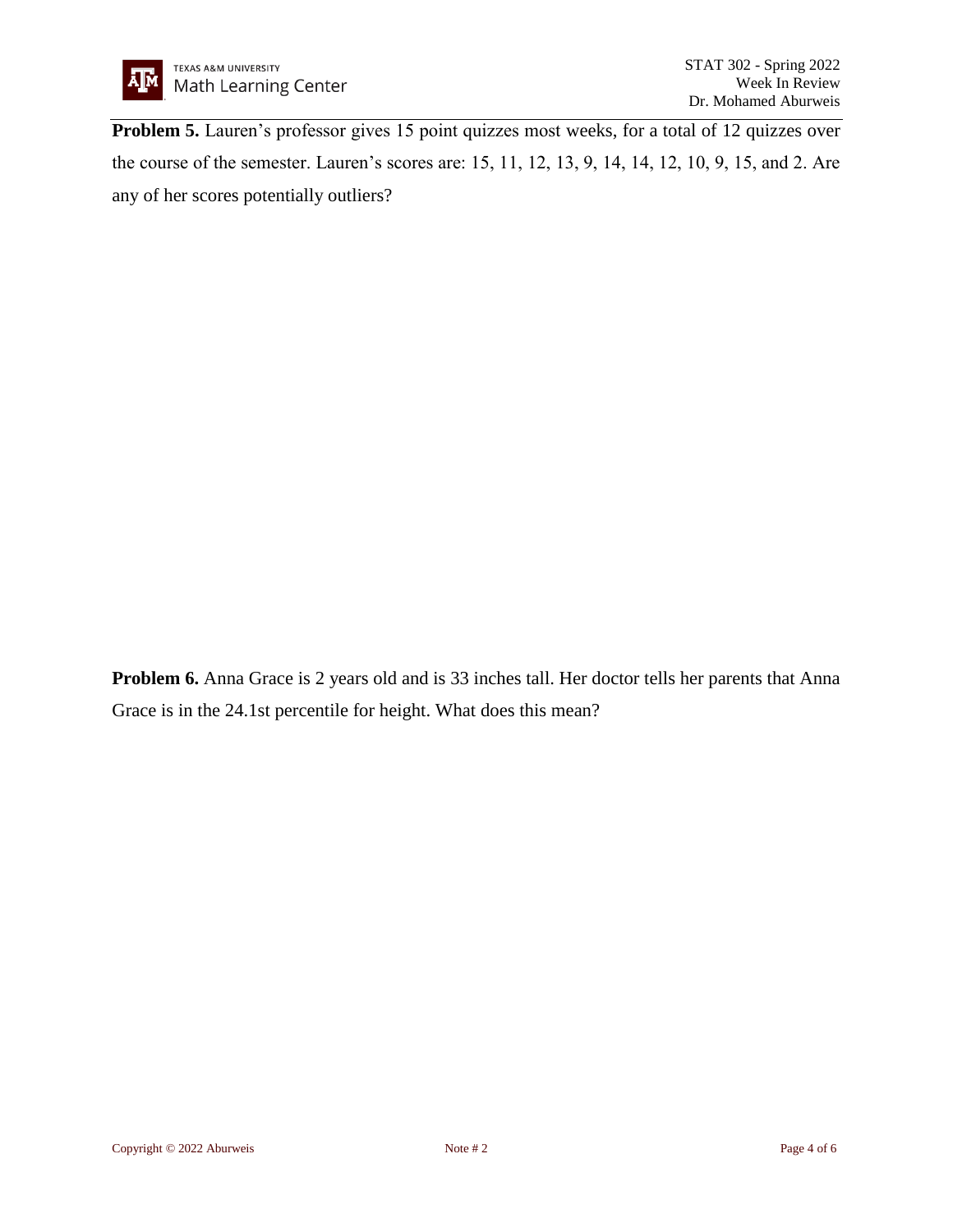**Problem 7.** Suppose that John's course has three midterms. His scores are: 82, 97, and 85.

- **a.** What is the mean?
- **b.** What is the variance?
- **c.** What is the standard deviation?
- **d.** What would John's midterm scores need to look like in order for the standard deviation to be zero?